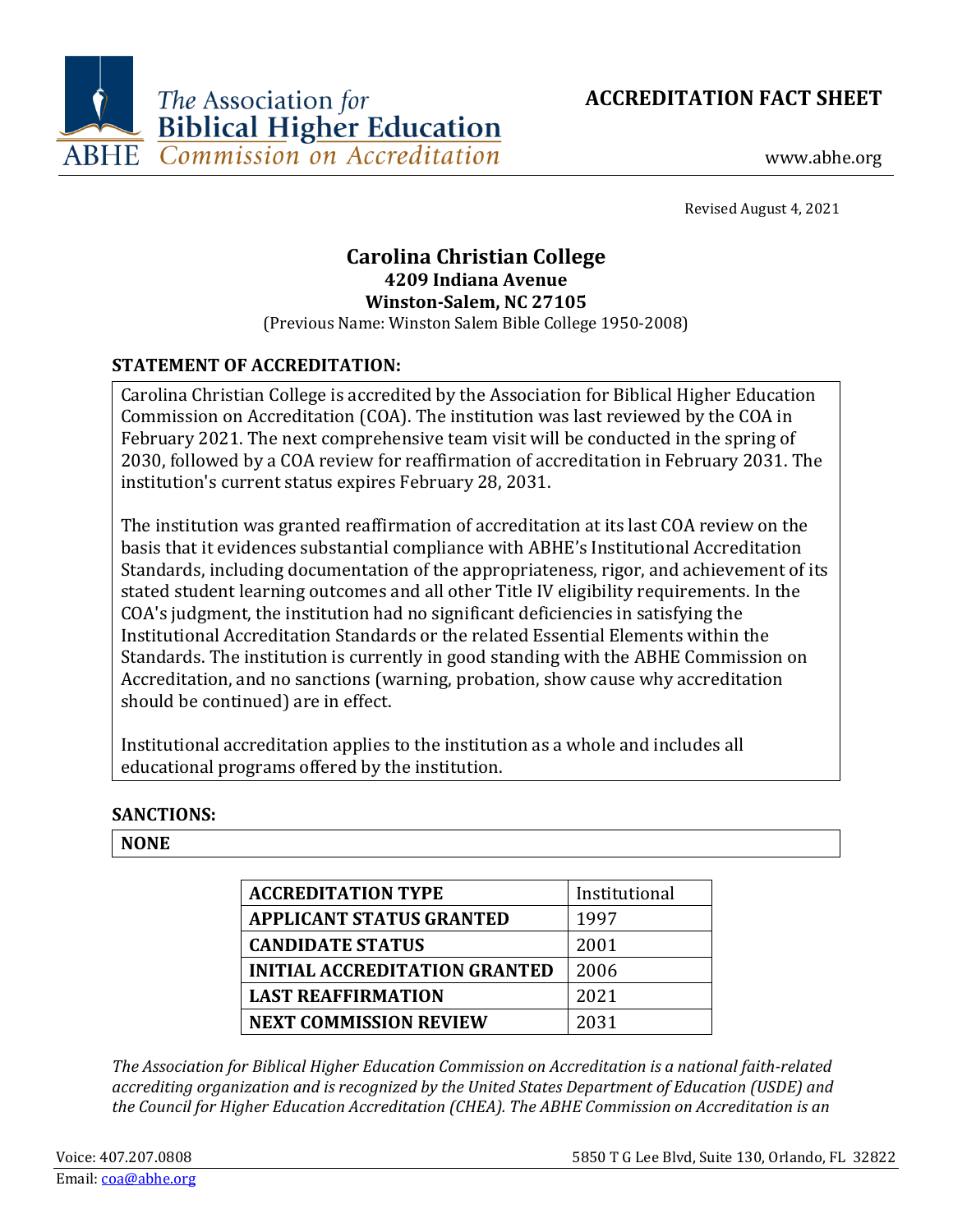*institutional and programmatic accreditor. Institutions that are institutionally accredited have been examined as a whole. Institutions that are programmatically accredited have specific programs that have been reviewed in light of ABHE standards. This statement of accreditation information is the Commission's official statement of an institution's accredited status.*

| <b>DATE</b>   | <b>ACTION</b>                                                           |
|---------------|-------------------------------------------------------------------------|
| February 2021 | Granted reaffirmation of accreditation                                  |
| February 2019 | Approved substantive change to initiate an additional location at 20498 |
|               | Rhodes Rd., Spring TX 77388                                             |
| June 2018     | Approved substantive change to initiate Doctor of Ministry in Christian |
|               | Leadership                                                              |

#### **ACCREDITATION DECISIONS:**

*Includes the following: applicant status, candidate status, initial accreditation, reaffirmation of accreditation, sanction, substantive change approval - last 5 years. Please see the "Policy on Communication of Accreditation Decisions" in the COA Manual.*

#### **APPROVED DELIVERY METHODS:**

| TYPE:                             | <b>APPROVAL:</b>                                        |
|-----------------------------------|---------------------------------------------------------|
| Distance Education (online)       | The institution is authorized to offer up to 100% of an |
|                                   | academic program via distance education (online).       |
| <b>Correspondence Education</b>   | The institution is authorized to offer up to 49% of an  |
|                                   | academic program via correspondence education.          |
| <b>Competency-Based Education</b> | The institution is authorized to offer up to 49% of an  |
|                                   | academic program via competency-based education by      |
|                                   | the course/credit approach or direct assessment.        |

*Please see the "Policy on Alternative Academic Patterns" in the COA Manual.*

#### **APPROVED OFF-CAMPUS LOCATIONS:**

| <b>TYPE</b>    | <b>ADDRESS</b>                                           |
|----------------|----------------------------------------------------------|
|                | Additional Location   20498 Rhodes Rd., Spring, TX 77388 |
| Extension Site | 1015 NC-48, Roanoke Rapids, NC 27870                     |

*A branch campus is an additional location of an institution that is geographically apart and independent of the main campus of the institution and (1) is permanent in nature;(2) offers courses in educational programs leading to a degree, certificate, or other recognized educational credential;(3) has its own faculty and administrative or supervisory organization; and (4) has its own budgetary and hiring authority. An additional location is a facility that is geographically apart from the main campus of the institution and at which the institution offers at least 50% of a program through classroom courses, hybrid courses, or a combination of both. An additional location may qualify as a branch campus and be subject to requirements pertaining to branch campuses. An extension site is an off-campus location where less than 50% of a degree program may be earned by classroom courses, hybrid courses, or a combination of both.*

|                   | DEGREE/DIPLOMA/CERTIFICATE   PROGRAM (MAJOR/CONCENTRATION) |
|-------------------|------------------------------------------------------------|
| Associate of Arts | Ministry                                                   |
| Bachelor of Arts  | Ministry                                                   |

#### **APPROVED EDUCATIONAL PROGRAMS:**